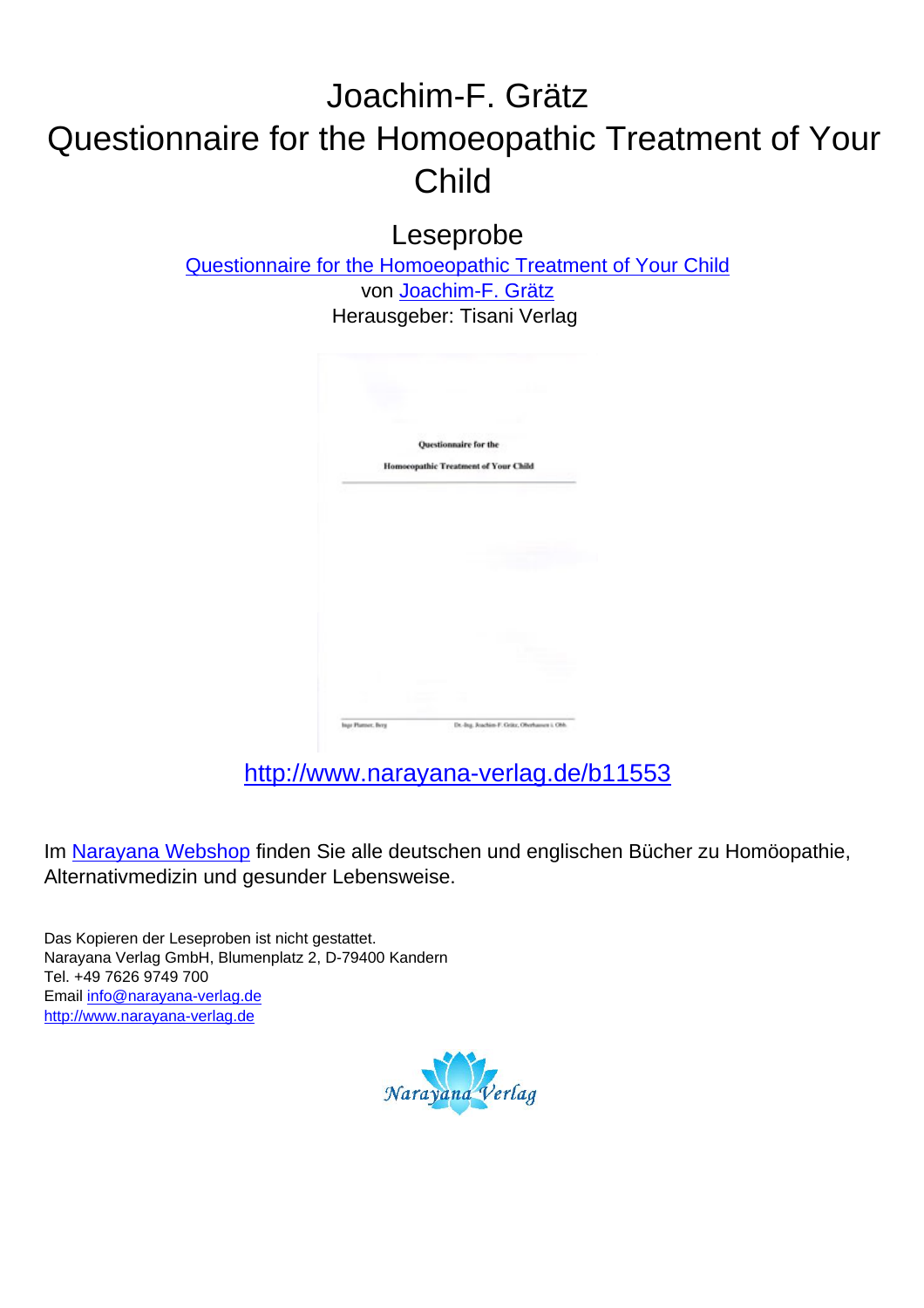### **Homoeopathic Questionnaire for Children**

### TISANI VERLAG

## **Questionnaire for the Homoeopathic Treatment of Your Child (KFB\_e)**

This questionnaire for children as well as the initial consultation will form the basis for the treatment of your youngsters according to the rules of Classical Homoeopathy.

The questionnaire alone is not enough to choose your homoeopathic remedy successfully. The personal interview is always the most important part. The questionnaire only serves as additional information and offers essentially three advantages:

- Your preparation for your initial interview including your chance to talk to your blood relatives about your family history of illnesses.
- Preparation for the therapist to think outside the box or to analyse any important coherences. He furthermore will probably be able to recognize any features which may seem unimportant to you or you have gotten used to for a long time.
- As an impulse for your subconscious mind to remember forgotten conditions.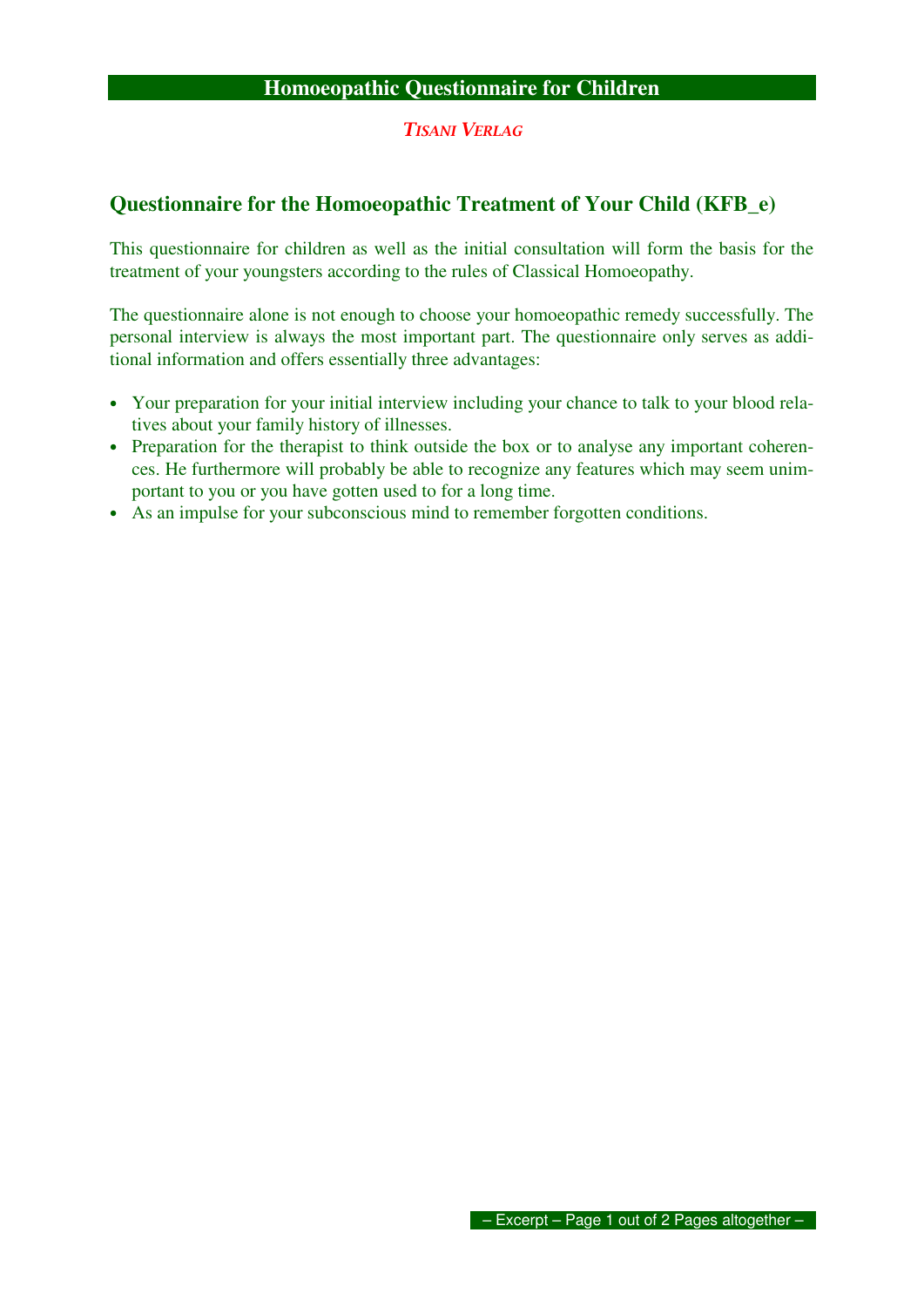TISANI VERLAG

## **Excerpt from the Homoeopathic Questionnaire for Children**

. . .

## *3. Period as a New Born*

- 3.1 Birth weight / length / head circumference?
- 3.2 Did your new born cry immediately? / Breathing problems / blue / cramped?
- 3.3 Any lump or swelling (cephalhaematoma) due to birth / brain haemorrhage?
- 3.4 Strangulated by umbilical cord?
- 3.5 Fracture of the clavicle? Left- / right-hand side?
- 3.6 Jaundice (how long, how severe?) Incubator?
- 3.7 Umbilical / inguinal hernia? / Congenital / acquired?
- 3.8 Umbilical inflammation? Any discharge?
- 3.9 Wryneck? Left- / right-hand side?
- 3.10 Has your new born been apathetic? / Did they cry constantly?
- 3.11 How long did you breast feed fully / partially? Were there any problems with breast feeding?
- 3.12 Feeding normal / did not feed well at all? / Frequent vomiting?
- 3.13 Were there any acute diseases in the first 4 weeks of their life?
- 3.14 Was your infant immunised in the first few weeks of their life? Were there any noticeable reactions (increased or diminished)?
- 3.15 Did your new born receive a blood transfusion?
- 3.16 Did you as their mother receive any medication during lactation period or during the confinement? – If so, which ones and why?
- 3.17 Were you as their mother immunised during the lactation period? If so, when / what for?
- 3.18 Any other abnormalities during this time?

## *4. Development of Mind, Physical Body and Postural Function*

- 4.1 Is there any kind of disability by birth or acquired after? Please describe carefully.
- 4.2 At what age did your child show a reaction when spoken to?
- 4.3 At what age did they start speaking?
- 4.4 Did they ever stutter or have a lisp? When? / How long for?
- 4.5 At what age did the fontanelle close?
- 4.6 When did your child's first teeth come through? Was the teething difficult?
- 4.7 At what age was your child able to do the following: Support themself by their hands / turning over from stomach to back / turning over from back to stomach / sitting / well coordinated crawling / standing / walking (unaided)?
- 4.8 Did they grow normally / slowly / rapidly?
- 4.9 At what age was you child toilet trained / no need for nappies anymore?
- 4.10 Does your child appear average according to their age?

. . .